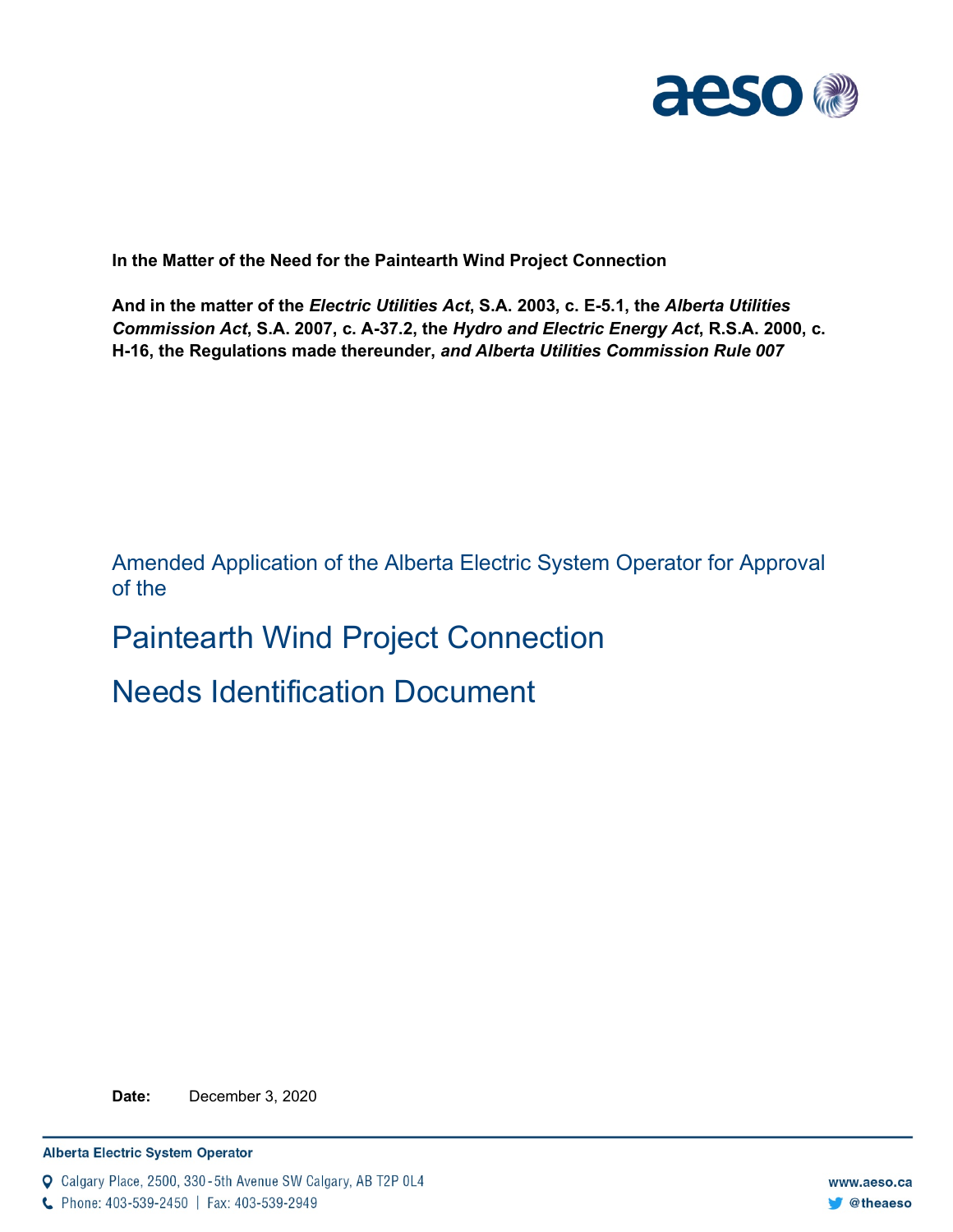### **PART A - APPLICATION**

# **1 Introduction**

**1.1 Background –** On December 15, 2017, the Alberta Electric System Operator (AESO) filed the *Paintearth Wind Project Connection Needs Identification Document*<sup>1</sup> (Original Application) with the Alberta Utilities Commission (Commission). On March 8, 2018, the Commission placed the Original Application in abeyance until a decision was made on the applications in Proceeding 22726. <sup>2</sup> The Paintearth Wind Power Plant and the associated Lanes Lake 973S substation were approved by the Commission on January 22, 2020.<sup>3</sup>

On February 3, 2020, the AESO informed the Commission that it had approved a change submitted by Paintearth Wind Project LP, by its general partner Paintearth Wind Project Ltd. (Market Participant), to the in-service date of the Proposed Transmission Development (defined below in Section 1.3). The AESO also informed the Commission that this change could result in the AESO determining that the NID application should be amended or withdrawn. 4

On April 30, 2020, the AESO informed the Commission that it was still reviewing its NID application<sup>5</sup> and the Commission subsequently advised the proceeding would continue to be held in abeyance and instructed the AESO to provide an update no later than July 2, 2020.<sup>6</sup> Subsequently, the AESO advised the Commission on June 24, 2020 that the Original Application would be amended and filed on or before November 30, 2020.<sup>7</sup>

<sup>7</sup> Exhibit 23206-X0054.

<sup>1</sup> Application 23206-A001 in Proceeding 23206, Exhibit 23206-X0001.

<sup>2</sup> Exhibit 23206-X0044.

<sup>3</sup> The *Paintearth Wind Project* was originally approved by the Commission on January 22, 2020 in Decision 22726-D01-2020 and Power Plant Approval 22726-D02-2020. [Paintearth Approval].

<sup>4</sup> Exhibit 23206-X0049.

<sup>5</sup> Exhibit 23206-X0052.

<sup>6</sup> Exhibit 23206-X0053.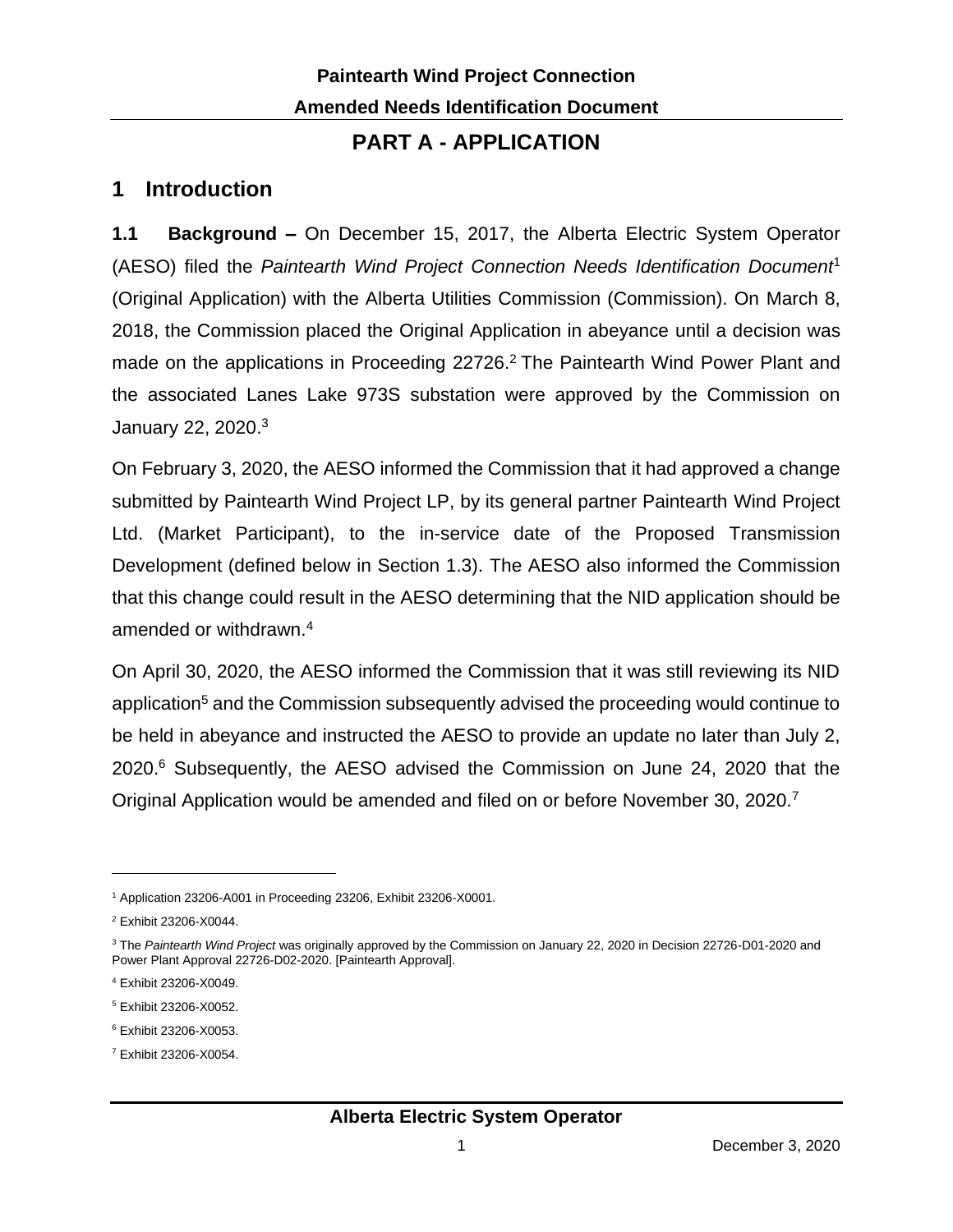The AESO now considers it appropriate to amend the Original Application in accordance with Section 34(2) of the *Electric Utilities Act* (Act). This amended Paintearth Wind Project Connection Needs Identification Document (Amended Application) replaces the Original Application.

**1.2 Application –** Pursuant to Section 34(1)(c) of the Act, and in accordance with further provisions set out in legislation, $8$  the AESO applies to the Commission for approval of the Amended Application. This application is submitted in accordance with AUC Rule 007, Section 6.2.2, *ISO Abbreviated Needs Identification Document Application Information Requirements for System Access Service Requests by Generators*.

**1.3 Application Overview –** The Market Participant has requested system access service to connect its approved Paintearth Wind Project<sup>9</sup> (the Facility) to the transmission system in the Halkirk area (AESO Planning Area 42, Hanna). The Facility includes an approved collector substation, designated as the Lanes Lake 973S substation. The Market Participant expects the Facility to be commercially operational by Q2, 2023.

The Market Participant's request includes a new Rate STS, *Supply Transmission Service*, contract capacity of 150 MW and a new Rate DTS, *Demand Transmission Service*, contract capacity of 1 MW in the Halkirk area. The Market Participant's request can be met by adding the proposed Pioneer 805S substation, two 240 kV circuits to connect the proposed Pioneer 805S substation to the existing 240 kV transmission line 9L93 using an in-and-out configuration, and one 240 kV circuit to connect the Facility to the proposed Pioneer 805S substation (the Proposed Transmission Development, as further described in Section 2.2). The scheduled in-service date for the Proposed Transmission Development is April 1, 2023.

<sup>8</sup> The *Alberta Utilities Commission Act*, S.A. 2007, c. A-37.2, the *Hydro and Electric Energy Act*, R.S.A. 2000, c. H-16, the Regulations made thereunder, and Alberta Utilities Commission Rule 007 (AUC Rule 007).

<sup>9</sup> Paintearth Approval*, supra* note 3.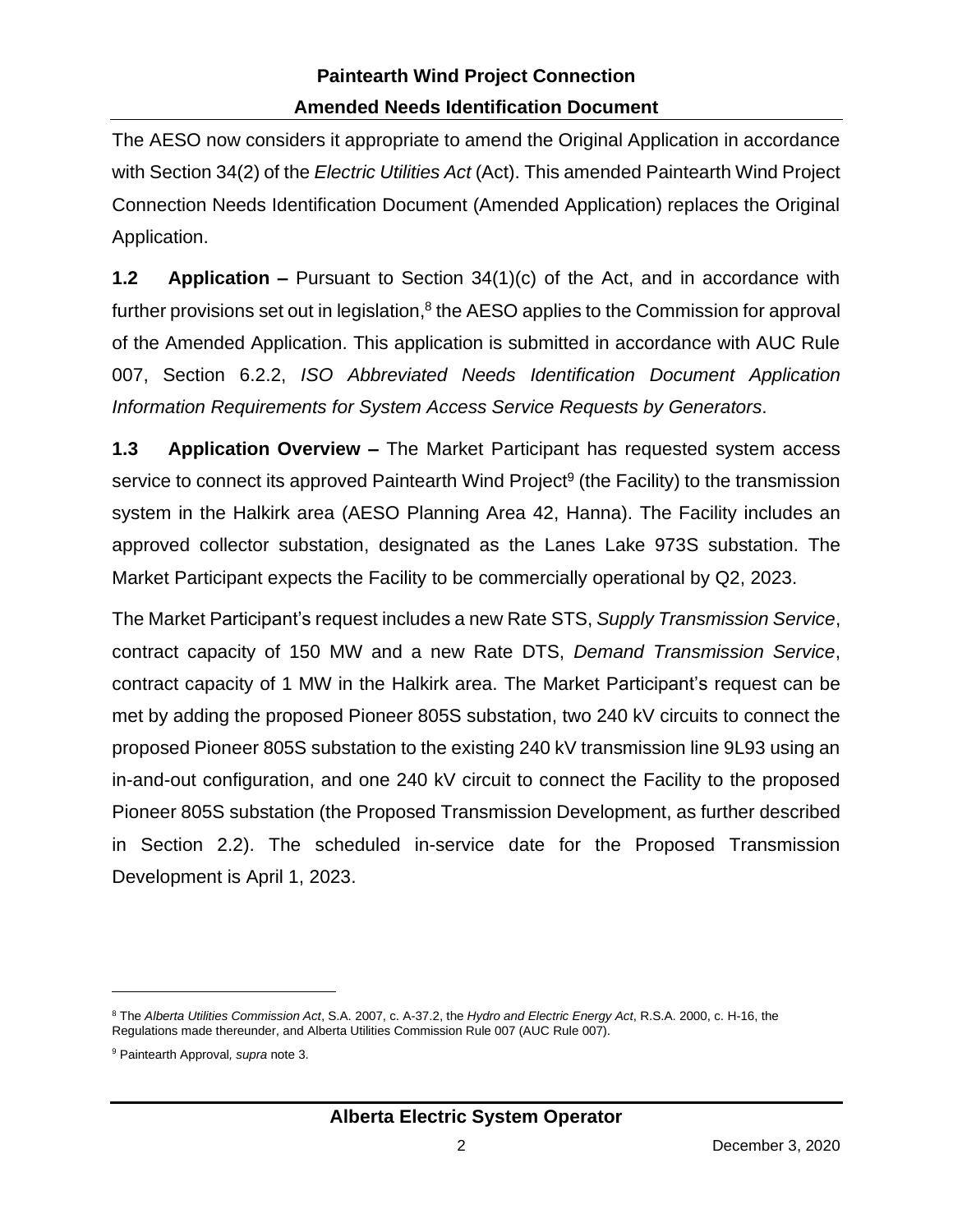This Amended Application describes the need to respond to the Market Participant's request for system access service, and the AESO's determination of the manner in which to respond to the request. Having followed the AESO Connection Process,<sup>10</sup> the AESO has determined that the Proposed Transmission Development provides a reasonable opportunity for the market participant to exchange electric energy and ancillary services. The Proposed Transmission Development is consistent with the AESO's long-term plans for the Central Planning Region, which includes the Halkirk area. The AESO submits this Amended Application to the Commission for approval in accordance with the AESO's responsibility to respond to requests for system access service, having determined that the transmission development is required and is in the public interest.<sup>11,12</sup>

**1.4 AESO Directions to the Legal Owner of Transmission Facilities –** During the AESO Connection Process, the AESO issued various directions to the legal owners of transmission facilities (TFOs), in this case, ATCO Electric Ltd. (ATCO), and AltaLink Management Ltd. (AltaLink), in its capacity as general partner of AltaLink L.P., including directions to assist the AESO in preparing this Amended Application.<sup>13</sup>

#### **Alberta Electric System Operator**

<sup>&</sup>lt;sup>10</sup> For information purposes, refer to note iv of Part C of this Application for more information on the AESO Connection Process.

<sup>&</sup>lt;sup>11</sup> For information purposes, some of the legislative provisions relating to the AESO's planning duties and duty to provide system access service are referenced in notes i and ii of Part C of this Application.

 $12$  Note v of Part C of this Application describes the Application scope in more detail.

 $13$  The directions are described in more detail in the following sections of this Application and in Part C, note vi.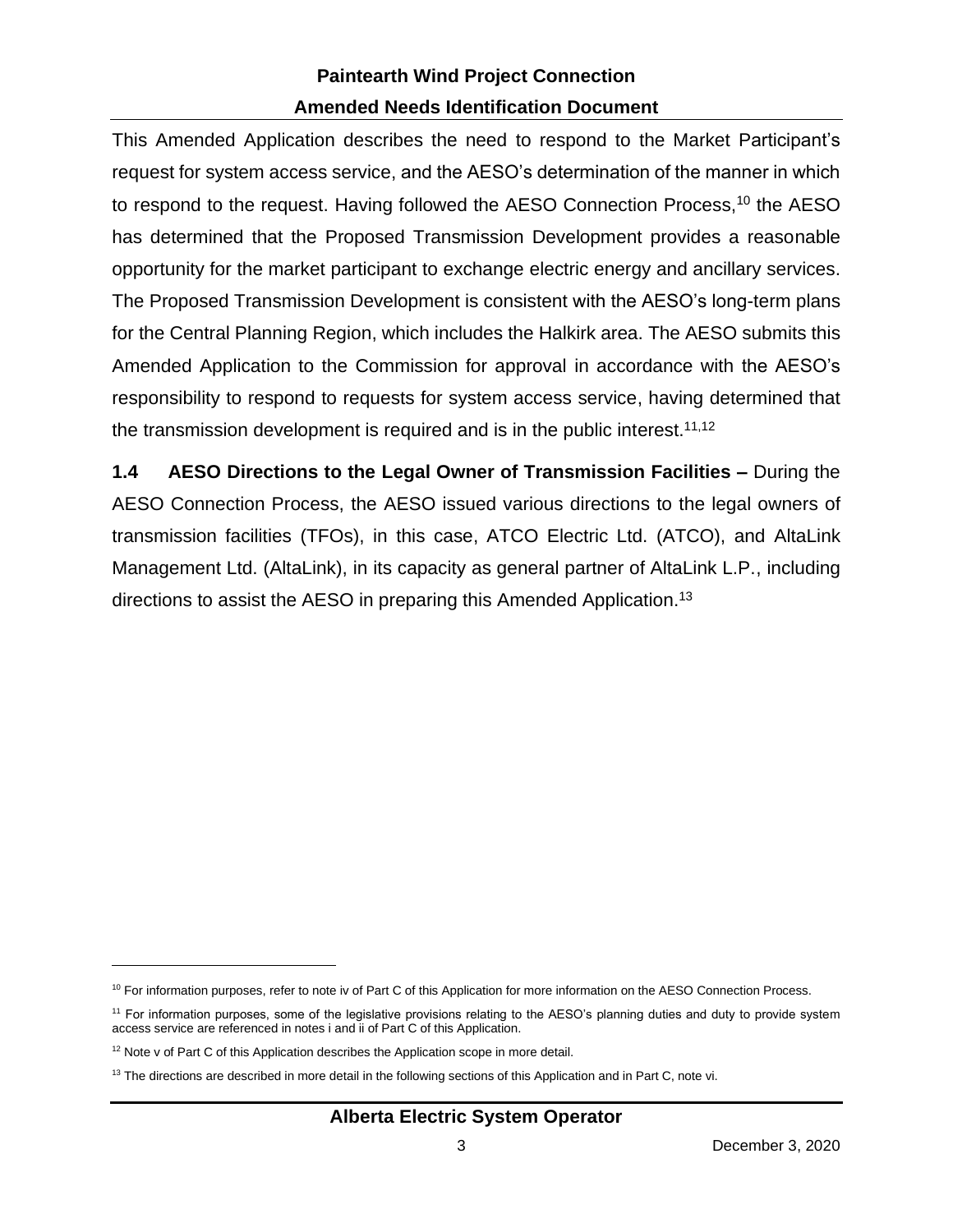# **2 Need Overview and Proposed Transmission Development**

**2.1 Duty to Provide Transmission System Access Service –** The AESO, pursuant to its responsibilities under Section 29 of the Act, must provide system access service on the transmission system in a manner that gives all market participants a reasonable opportunity to exchange electric energy and ancillary services.

The AESO, in consultation with the Market Participant and the TFOs, has determined that the Proposed Transmission Development is the preferred option to provide the Market Participant with a reasonable opportunity to exchange electric energy and ancillary services. In accordance with Section 34 of the Act, the AESO has determined that the Proposed Transmission Development will result in an expansion or enhancement of the transmission system thereby establishing the need for this Application. The Market Participant has made the appropriate applications to the AESO to obtain transmission system access service.

Through the AESO Connection Process, the AESO, in consultation with the Market Participant and the TFOs, has determined the Proposed Transmission Development and assessed the impacts that the Proposed Transmission Development and the associated generation would have on the Alberta interconnected electric system. The AESO has issued directions to ATCO to prepare a transmission facility proposal<sup>14</sup> (Facility Proposal) that corresponds with this Amended Application.<sup>15</sup>

**2.2 Proposed Transmission Development –** The Proposed Transmission Development involves connecting the Facility to the transmission system, and consists of the following elements:

#### **Alberta Electric System Operator**

<sup>&</sup>lt;sup>14</sup> Also referred to as facility application, or FA, under AUC Rule 007.

<sup>&</sup>lt;sup>15</sup> AltaLink has advised the AESO that its scope of work will not require a preparation of a Facility Proposal. As a result, the AESO did not direct AltaLink to prepare a Facility Proposal for this scope of work.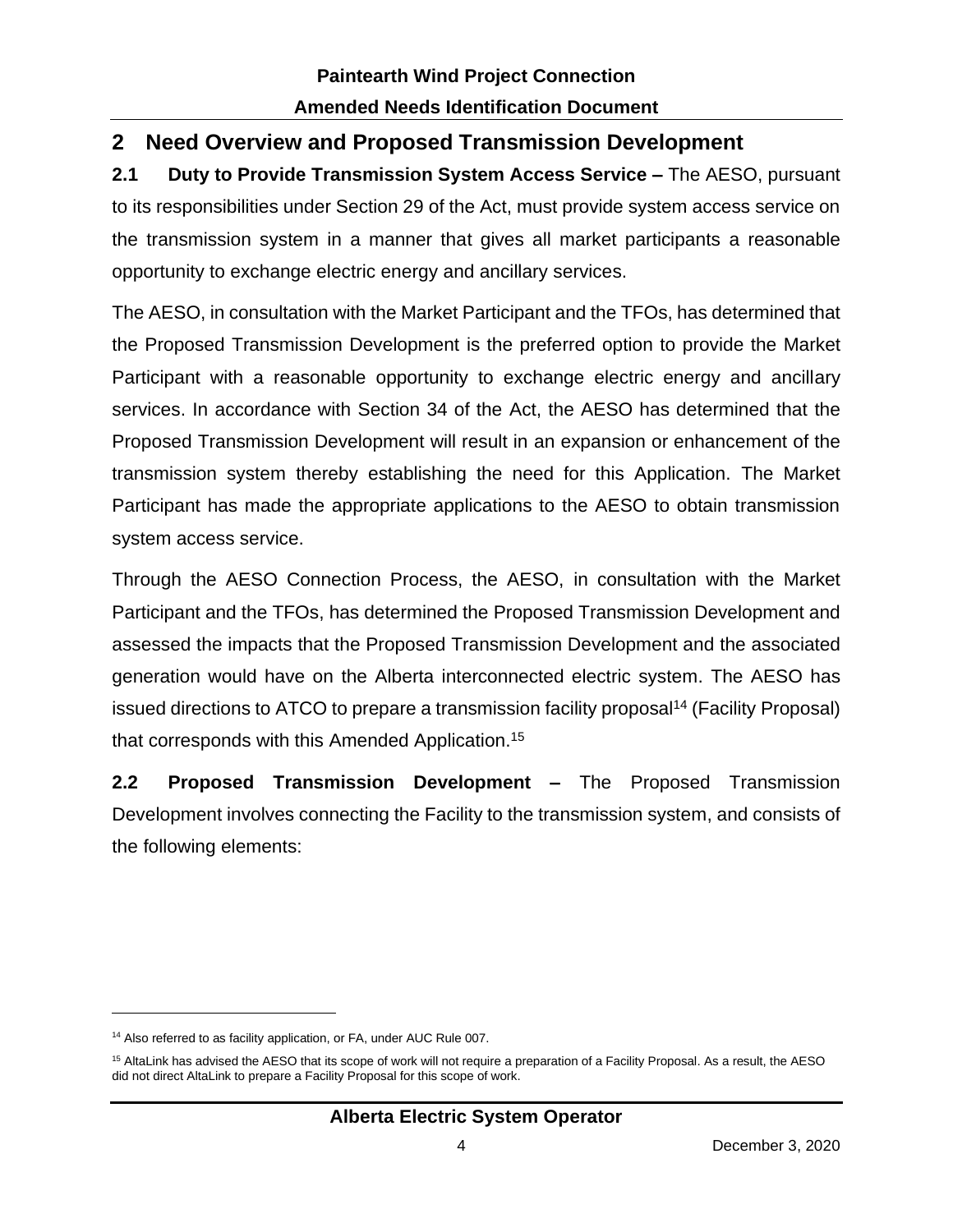#### A. Proposed ATCO Development

- 1. Add the proposed Pioneer 805S substation, including two 240 kV circuit breakers;
- 2. Add two 240 kV circuits, approximately 100 meters each in length, with each circuit having a minimum capacity no less than the conductor rating of the existing transmission line 9L93, to connect the proposed Pioneer 805S substation to the existing transmission line 9L93 using an in-and-out configuration $16$ ;
- 3. Add one 240 kV circuit, approximately 12 kilometers in length, with each circuit having a minimum capacity no less than the conductor rating of the existing transmission line 9L93, to connect the Facility to the proposed Pioneer 805S substation; and  $17$
- 4. Modify, alter, add or remove equipment, including switchgear, and any operational, protection, control and telecommunication devices required to undertake the work as planned and ensure proper integration with the transmission system.

#### B. Proposed AltaLink Development<sup>18</sup>

- 1. Add relays and install new or modify telecom equipment at the existing Buffalo Creek 526S and North Holden 395S substations; and
- 2. Modify, alter, add or remove equipment, including switchgear, and any operational, protection, control and telecommunication devices required to

<sup>&</sup>lt;sup>16</sup> ATCO has estimated that the two 240 kV circuits that will connect the proposed Pioneer 805S substation to the existing 240 kV transmission line 9L93 will have a length of approximately 100 meters each. This is subject to change as routing and/or siting is finalized by ATCO.

 $17$  The 240 kV circuit will connect to the market participant's approved Lanes Lake 973S substation, which is part of the Facility. ATCO has estimated that the 240 kV circuit will have a length of approximately 12 kilometers. This is subject to change as routing and/or siting is finalized by ATCO.

<sup>&</sup>lt;sup>18</sup> AltaLink has advised that this is the scope of work that would be required to meet the AESO's Functional Specification. Since AltaLink will not be providing a Facility Proposal, an additional level of detail has been provided for the AltaLink scope of work.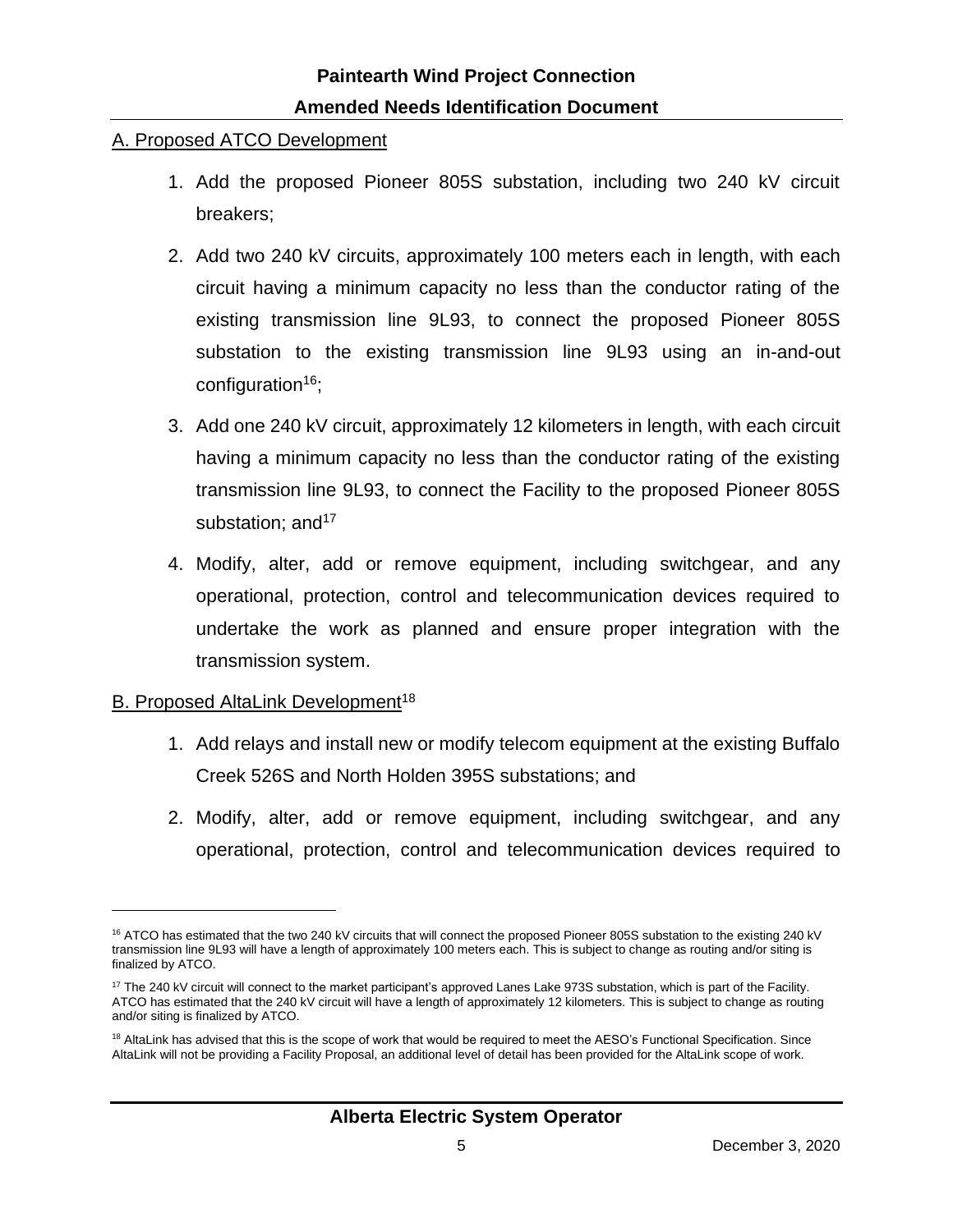undertake the work as planned and ensure proper integration with the transmission system.

**2.3 Proposed Transmission Development Cost Estimate –** The AESO directed the TFOs to prepare a cost estimate for the Proposed Transmission Development, described in Section 2.2. ATCO has estimated the cost of its scope of work to be approximately \$28 million.<sup>19,20</sup> In accordance with the ISO tariff, the AESO has determined that all costs associated with the Proposed Transmission Development will be classified as participantrelated costs.

**2.4 Transmission Development Alternatives** – In addition to the Proposed Transmission Development, the AESO, in consultation with the market participant and the TFOs, examined two other transmission development alternatives to respond to the Market Participant's request for system access service:

1. **In-and-out connection to the 240 kV transmission line 9L59** – This alternative involves adding a new substation with three 240 kV circuit breakers; connecting the new substation to the 240 kV transmission line 9L59 using an in-and-out configuration; and adding a 240 kV circuit, approximately 15 kilometers in length, to connect the Facility to the proposed new substation.

Alternative 1 was ruled out due to increased transmission development, and hence increased overall cost, compared to the Proposed Transmission Development.

2. **T-tap connection to the 240 kV transmission line 9L93** – This alternative involves adding a 240 kV circuit to connect the Facility to the 240kV transmission line 9L93 using a T-tap configuration.

Alternative 2 is technically feasible, requires less transmission development and hence has a lower overall cost, compared to the Proposed Transmission

 $19$  The cost is in nominal dollars using a base year of 2020 with escalation considered. Further details of this cost estimate, which has an accuracy level of +20%/-10%, can be found in Appendix B.

 $20$  AltaLink's cost estimate was not available at the time of filing.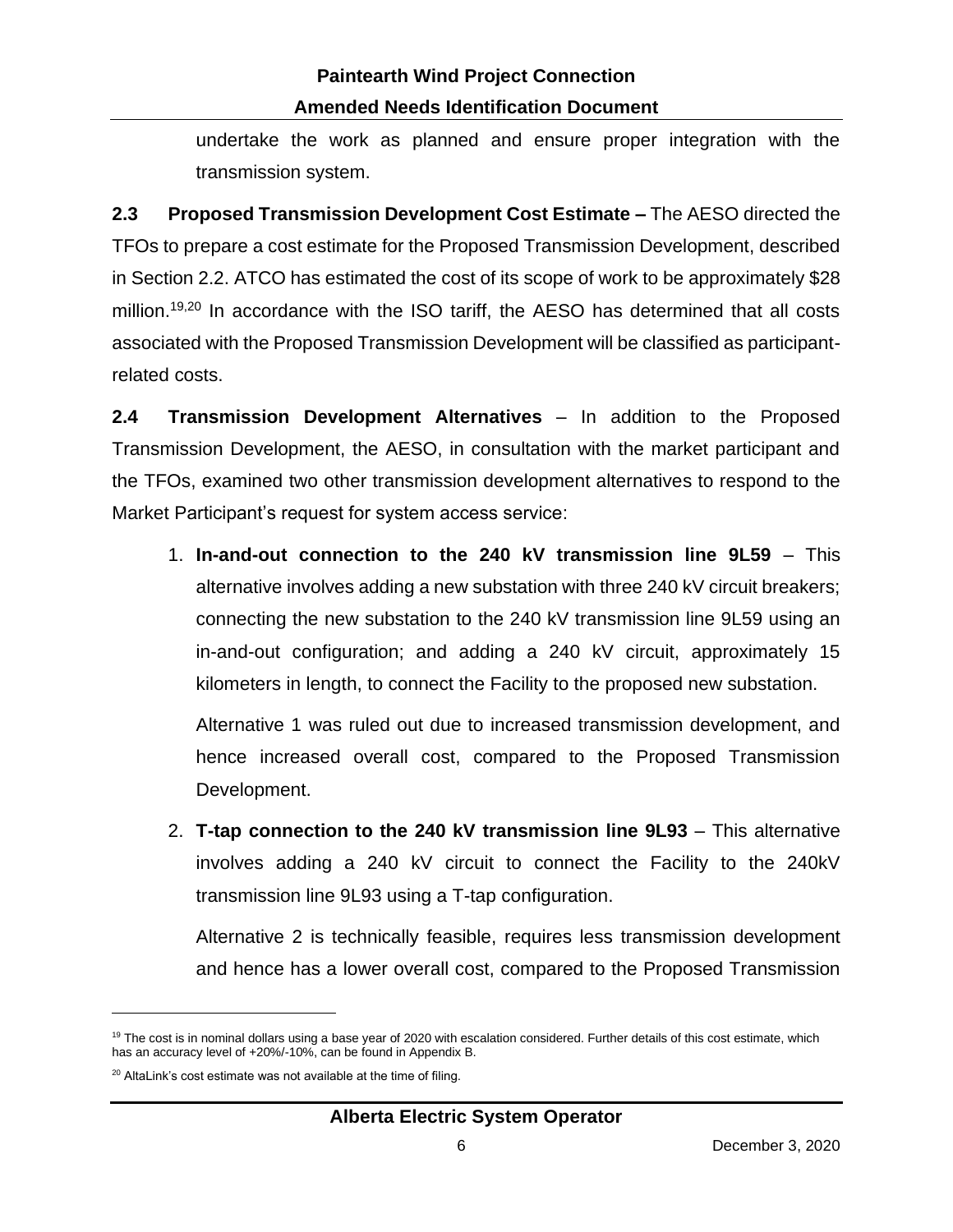Development. As a result, Alternative 2 was the AESO's preferred connection alternative. However, the Market Participant indicated that it did not wish to proceed with Alternative 2 due to scheduling considerations. The Market Participant requested that the AESO instead consider proceeding with the Proposed Transmission Development and agreed to accept the higher costs associated with this option. The AESO determined that it would proceed with the Proposed Transmission Development as the preferred connection alternative. As a result, Alternative 2 was not selected for further study.

The Proposed Transmission Development was selected as the preferred transmission alternative and forms the basis for the cost estimate and the connection assessment described herein.

**2.5 Connection Assessment –** Power flow, transient stability and short-circuit studies were conducted to assess the impact that the Proposed Transmission Development and the associated generation would have on the transmission system. Power flow and shortcircuit studies were conducted prior to and following the connection of the Proposed Transmission Development and transient stability studies were performed following connection of the Proposed Transmission Development.<sup>21</sup>

The pre-connection assessment identified system performance issues. Under certain Category B conditions, thermal criteria violations were observed. Real-time operational practices and the planned remedial action schemes (RASs) 134, 138, and 139 will be used to mitigate the pre-connection system performance issues.

The post-connection assessment identified the same system performance issues that were identified in the pre-connection assessment, as well as additional system performance issues, under certain Category B conditions. Some thermal criteria violations were exacerbated in the post-connection assessment compared to the pre-connection assessment and new thermal criteria violations were observed. Real-time operational

<sup>&</sup>lt;sup>21</sup> The connection assessment is included as Appendix A.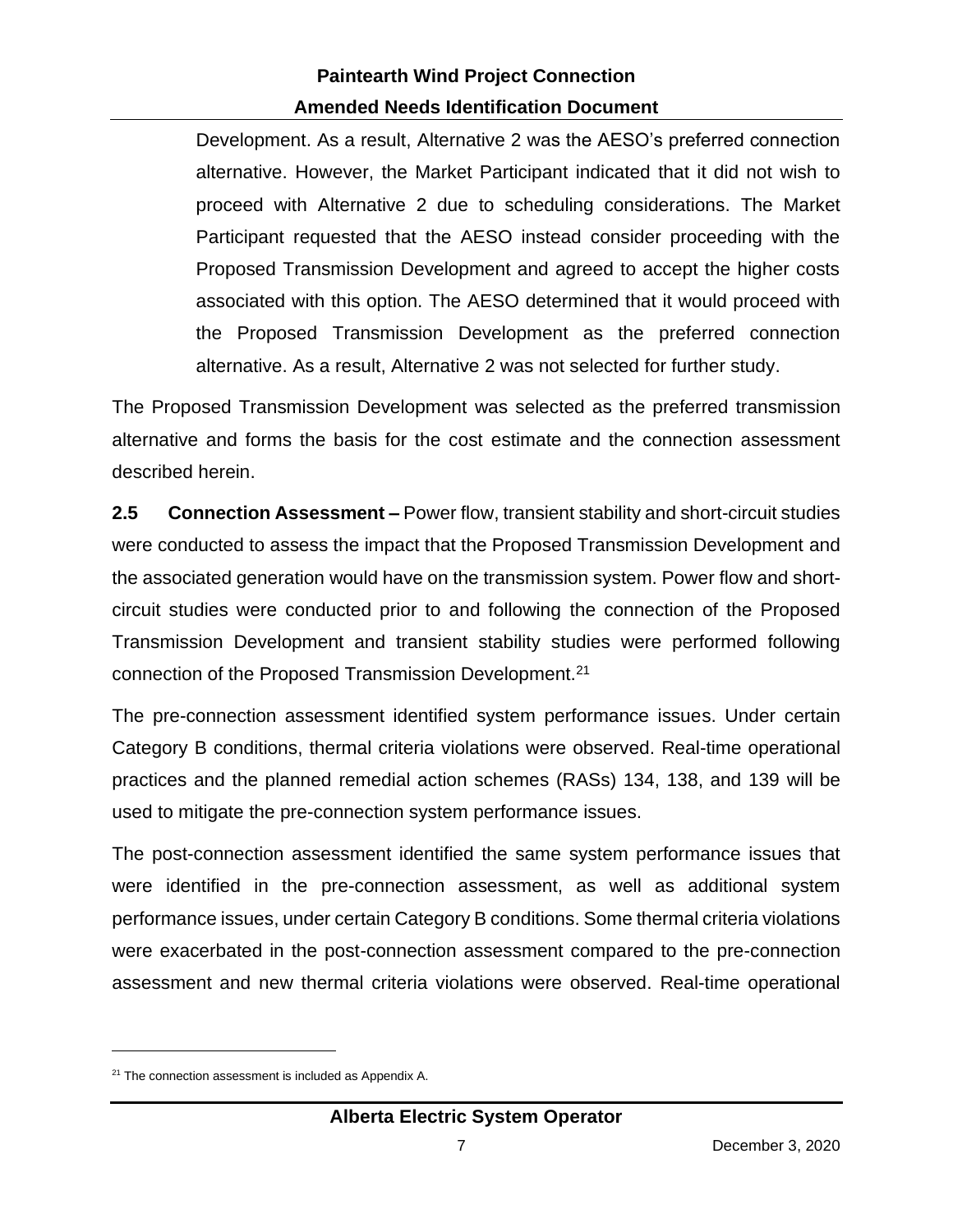practices and modification of the planned RASs 134, 138, and 139 can be used to manage the post-connection thermal criteria violations. Modification of planned RASs 134, 138 and 139 could result in generation curtailment in excess of the Most Severe Single Contingency (MSSC) limit of 466 MW. Pre-contingency generation curtailment under the Category A condition may be required using real-time operational practices to prevent generation curtailment above the MSSC limit during Category B conditions.

A post-connection sensitivity assessment was conducted to assess the impact of the worst case scenario with additional renewable generation connections and without the Provost to Edgerton and Nilrem to Vermilion (PENV) Transmission Development.<sup>22</sup> With additional renewable generation and without PENV, thermal criteria violations were observed under the Category A condition. In addition, the same system performance issues that were identified in the post-connection assessment, as well as additional system performance issues were observed under certain Category B conditions. Realtime operational practices and modification of the planned RASs 134, 138, and 139 can be used, alone or in combination, to manage the Category B thermal criteria violations observed. Similar to the post-connection assessment, generation curtailment under the Category A condition may be required using real-time operational practices to prevent generation curtailment above the MSSC limit during Category B conditions.

Should Category A system performance issues materialize, the AESO will use operational procedures or other mitigation measures, to reduce the system performance issues to acceptable levels, which may include the application of Section 302.1 of the ISO rules, *Real Time Transmission Constraint Management* (TCM Rule). If the AESO determines in the future that congestion is reasonably anticipated to arise, the AESO will make an application to the Commission to obtain approval for an exception under Section 15(2) of the *Transmission Regulation* and include the AESO's mitigation plan within the

<sup>22</sup> The *Provost to Edgerton and Nilrem to Vermilion (PENV) Transmission System Reinforcement Needs Identification Document* was originally approved by the Commission on April 10, 2019 in Decision 23429-D02-2019.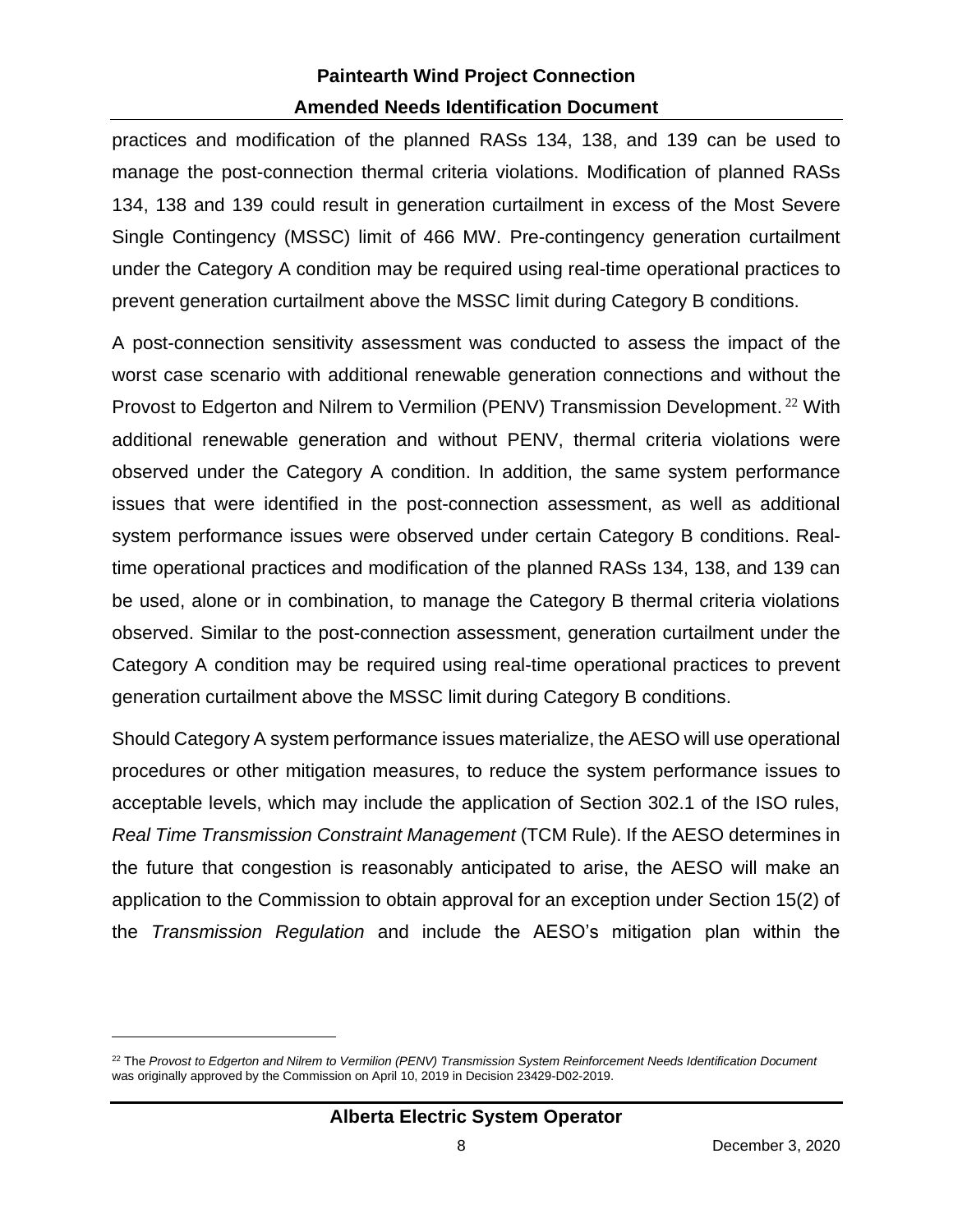application. The AESO will notify market participants if and when the AESO determines that it is necessary to apply to the Commission for approval of such an exception.

A post-connection sensitivity assessment was conducted with additional renewable generation connections and PENV in service. Category A thermal criteria violations were not observed with PENV in service. Similar to the post-connection assessment, thermal criteria violations were observed under certain Category B conditions. Real-time operational practices and modification of the planned RASs 134, 138, and 139 can be used, alone or in combination, to manage the Category B thermal criteria violations observed. Similar to the post-connection assessment, generation curtailment under the Category A condition may be required using real-time operational practices to prevent generation curtailment above the MSSC limit during Category B conditions.

**2.6 Transmission Dependencies –** The Proposed Transmission Development does not require the completion of any other AESO plans to expand or enhance the transmission system prior to connection. Currently, the planned PENV in-service date is prior to the in-service date of the Proposed Transmission Development. If PENV energizes after the Proposed Transmission Development, and the AESO determines that mitigation is required to address Category A thermal criteria violations, the AESO will develop operational procedures or other mitigation measures closer to the in-service date of the Proposed Transmission Development.

**2.7 AESO Participant Involvement Program –** The AESO directed ATCO to assist the AESO in conducting the AESO's participant involvement program (PIP). In September 2020, ATCO and the AESO used various methods to notify stakeholders about the need for development and the AESO's preferred option to respond to the system access service request. This included a notification to market participants that may be affected by the Proposed Transmission Development. The AESO has not received any indication of concerns or objections regarding the need for the Proposed Transmission Development or the AESO's preferred option to respond to the system access service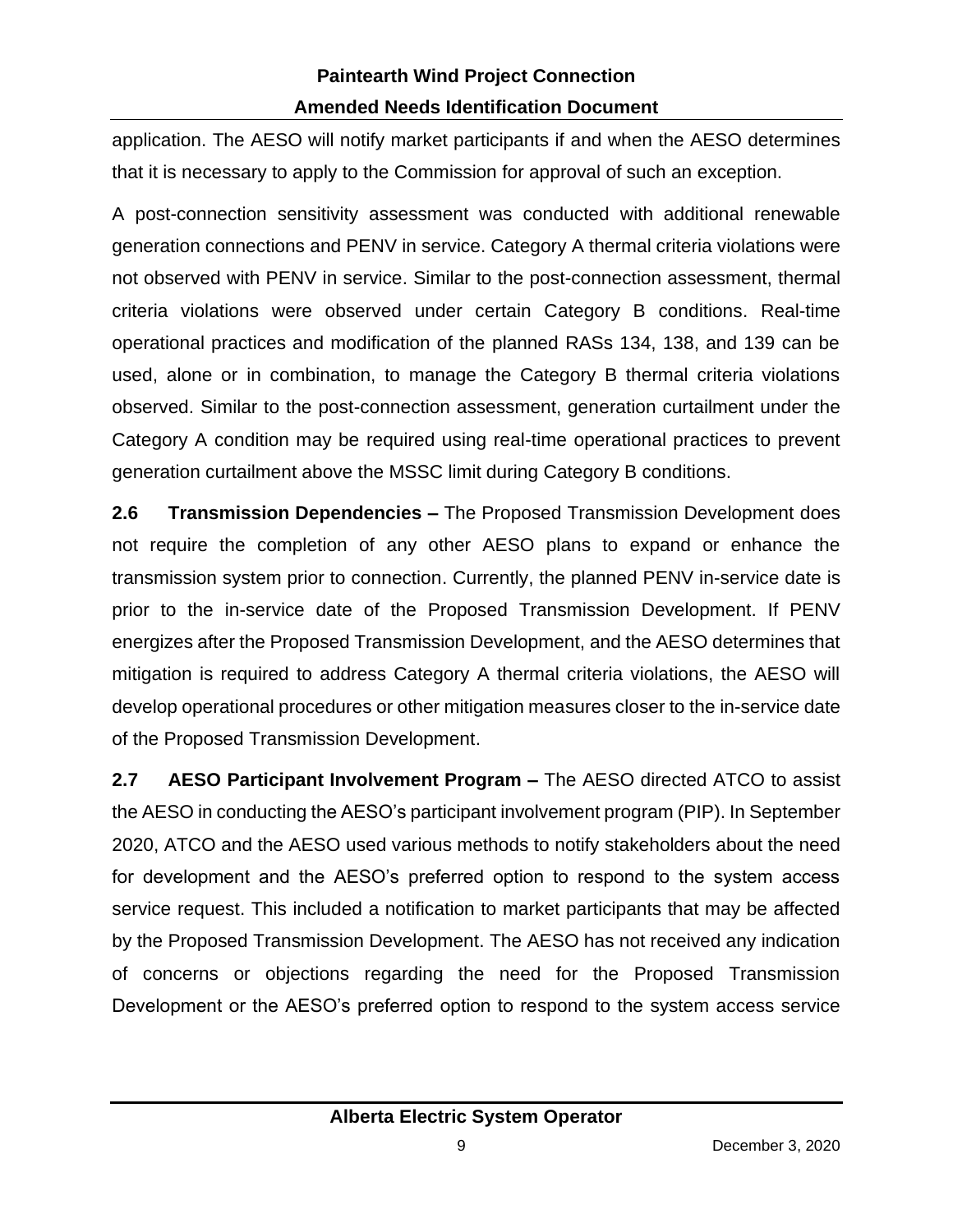request. In October 2020, the AESO notified stakeholders of its intention to file this Amended Application with the Commission.<sup>23</sup>

**2.8 Environmental and Land Use Effects –** The AESO has been advised that ATCO's Facility Proposal addresses the environmental and land use effects requirements of AUC Rule 007, Section 6.2.2, NID23(3).<sup>24</sup> In consideration of this fact, and as the filing of the Amended Application is combined with ATCO's Facility Proposal, the AESO has not undertaken a separate assessment of the sort contemplated in AUC Rule 007, Section 6.2.2, NID23(3).

**2.9 Confirmation Date** – In the event that the Proposed Transmission Development is not in service by April 1, 2023, which is the scheduled in-service date, the AESO will determine if the need to expand or enhance the transmission system described in this Amended Application continues, and if the technical solution described in this Amended Application continues to be the AESO's preferred technical solution. In addition, if the AESO believes that the in-service date will not be met, and such delay will have a material impact on this Amended Application, the AESO will advise the Commission of the same.

ATCO's Facility Proposal addresses the requirements of AUC Rule 007, Section 6.2.2, NID25(2). In consideration of this fact, and as the filing of this Amended Application is combined with ATCO's Facility Proposal, the AESO has not undertaken an implementation schedule of the sort contemplated in AUC Rule 007, Section 6.2.2, NID25(2).

**2.10 Approval is in the Public Interest –** Having regard to the following:

- the transmission planning duties of the AESO as described in Sections 29, 33 and 34 of the Act;
- the Market Participant's request for system access service and the AESO's assessment thereof;

<sup>&</sup>lt;sup>23</sup> Further information regarding the AESO's PIP for this Application is included in Appendix C.

<sup>&</sup>lt;sup>24</sup> Please refer to the letter included as Appendix D of this Application.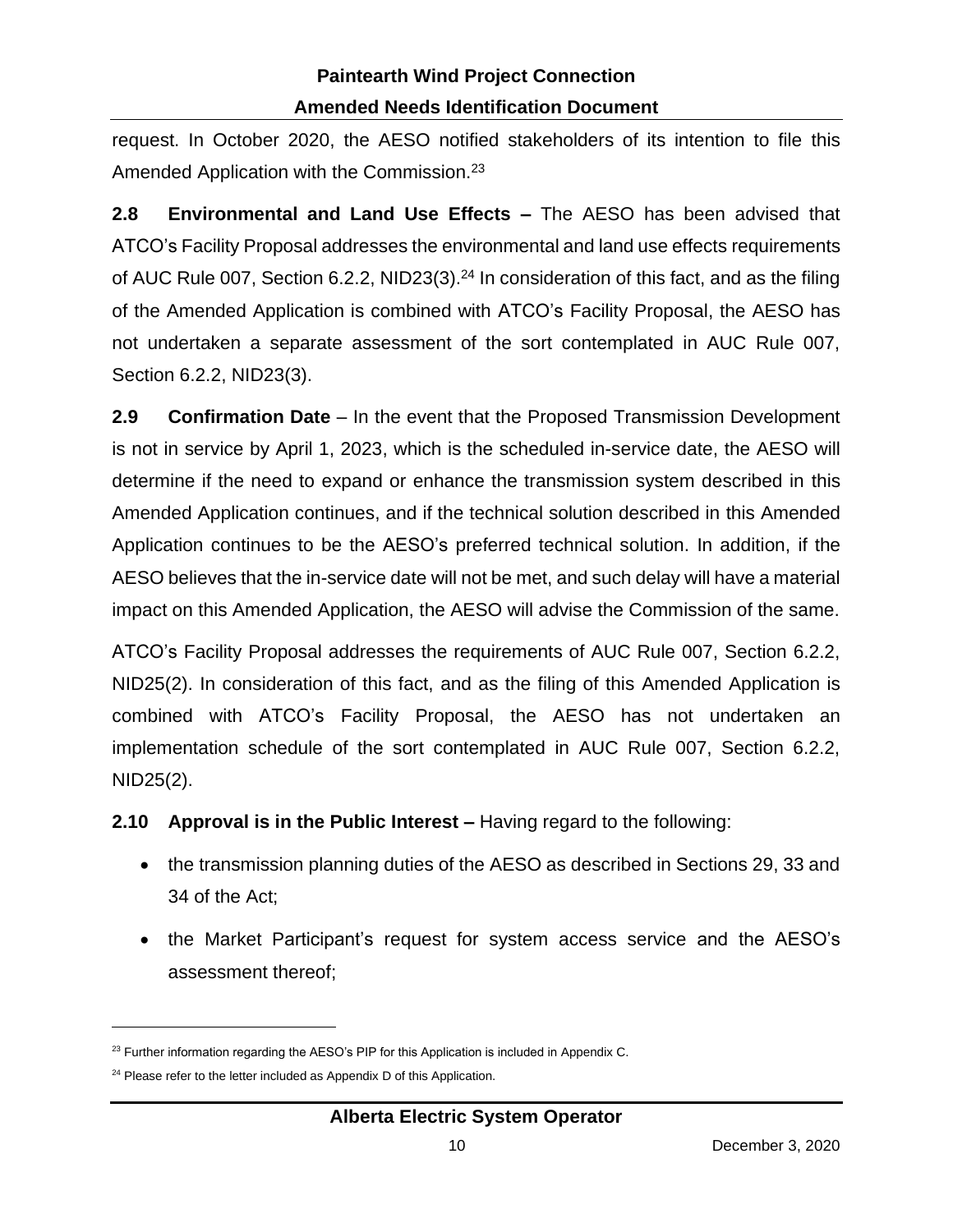- the TFO's cost estimate for the Proposed Transmission Development;
- the AESO's connection assessment;
- the TFO's confirmation that it has addressed AUC Rule 007, Section 6.2.2, NID23(3);
- information obtained from AESO PIP activities; and
- the AESO's long-term transmission system plans;

it is the conclusion of the AESO that the Proposed Transmission Development provides a reasonable opportunity for the Market Participant to exchange electric energy and ancillary services. In consideration of these factors, the AESO submits that approval of this Amended Application is in the public interest.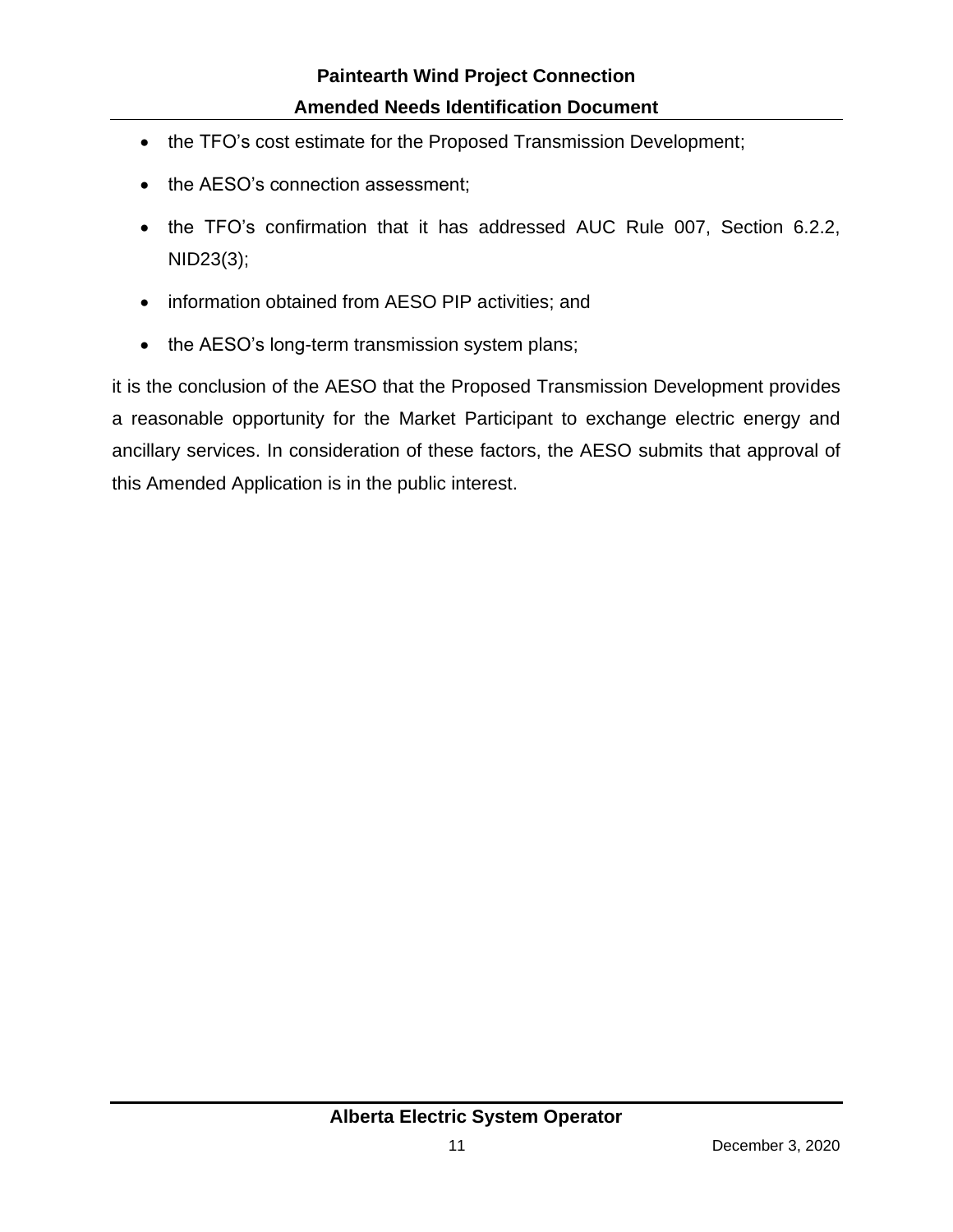# **3 Relief Requested**

3.1 The AESO submits that its assessment of the need to meet the Market Participant's request for system access service is technically complete and that approval is in the public interest.

3.2 For the reasons set out herein, and pursuant to Section 34 of the Act, the AESO requests that the Commission approve this Application, including issuing an approval of the need to respond to the Market Participant's request for system access service, and to connect the Facility to the transmission system, by means of the following transmission development:

- A. Add the proposed Pioneer 805S substation, including two 240 kV circuit breakers;
- B. Add two 240 kV circuits to connect the proposed Pioneer 805S substation to the existing transmission line 9L93 using an in-and-out configuration;
- C. Add one 240 kV circuit to connect the Facility to the proposed Pioneer 805S substation; and
- D. Modify, alter, add or remove equipment, including switchgear, and any operational, protection, control and telecommunication devices required to undertake the work as planned and ensure proper integration with the transmission system.

All of which is respectfully submitted this 3<sup>rd</sup> day of December, 2020.

Alberta Electric System Operator

*"Electronically Submitted by"*

\_\_\_\_\_\_\_\_\_\_\_\_\_\_\_\_\_\_\_\_\_\_\_\_\_\_\_\_\_\_\_\_\_\_\_\_ Robert Davidson, P.Eng. Director, Customer Grid Access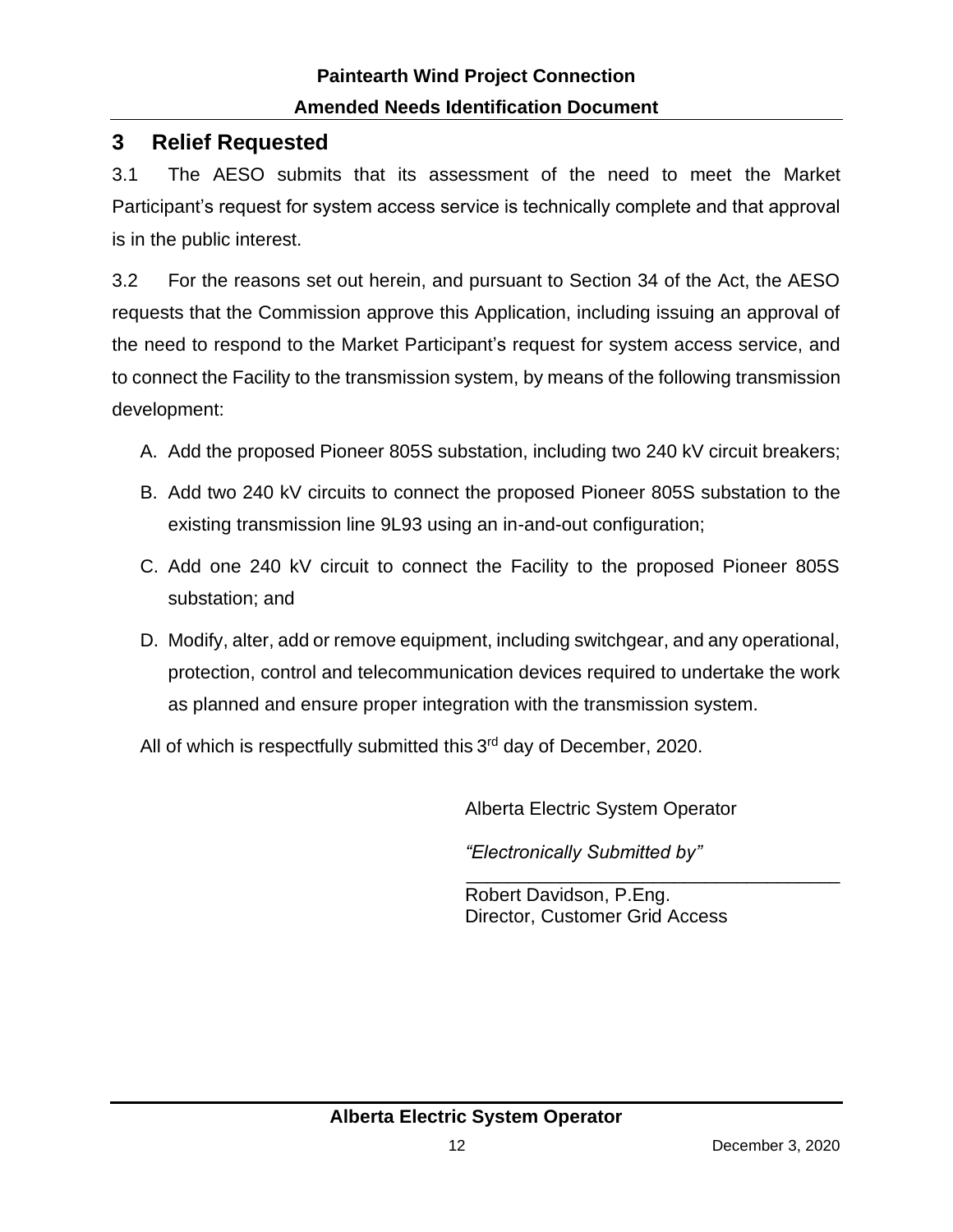# **PART B – APPLICATION APPENDICES**

The following appended documents support the Application (Part A).

**APPENDIX A Connection Assessment –** Appendix A contains the *AESO Engineering Connection Assessment – Paintearth Wind Project Connection* that assesses the transmission system performance prior to and following the connection of the Proposed Transmission Development. As part of the AESO Connection Process, the AESO defined the study scope, and provided the system models and study assumptions to the market participant who engaged a consultant to conduct the connection assessment studies. The AESO reviewed the results of the connection assessment studies prepared by the consultant, and finds the results of the connection assessment acceptable for the purposes of assessing the impacts of the Proposed Transmission Development on the transmission system.

**APPENDIX B TFO Capital Cost Estimate –** Appendix B contains a detailed cost estimate corresponding to the Proposed Transmission Development. This estimate has been prepared by ATCO. The cost estimate has an accuracy level which meets the accuracy required by AUC Rule 007, NID 24.

**APPENDIX C AESO PIP –** Appendix C contains a summary of the PIP activities conducted, in accordance with requirements of NID27 and Appendix A2 of AUC Rule 007, regarding the need to respond to the market participant's request for system access service. Copies of the relevant materials distributed during the PIP are attached for reference.

**APPENDIX D TFO Information Regarding AUC Rule 007, Section 6.2.2, NID23(3)–** Appendix D contains a letter provided by ATCO confirming that the requirements of AUC Rule 007, NID23(3) will be addressed within ATCO's Facility Proposal.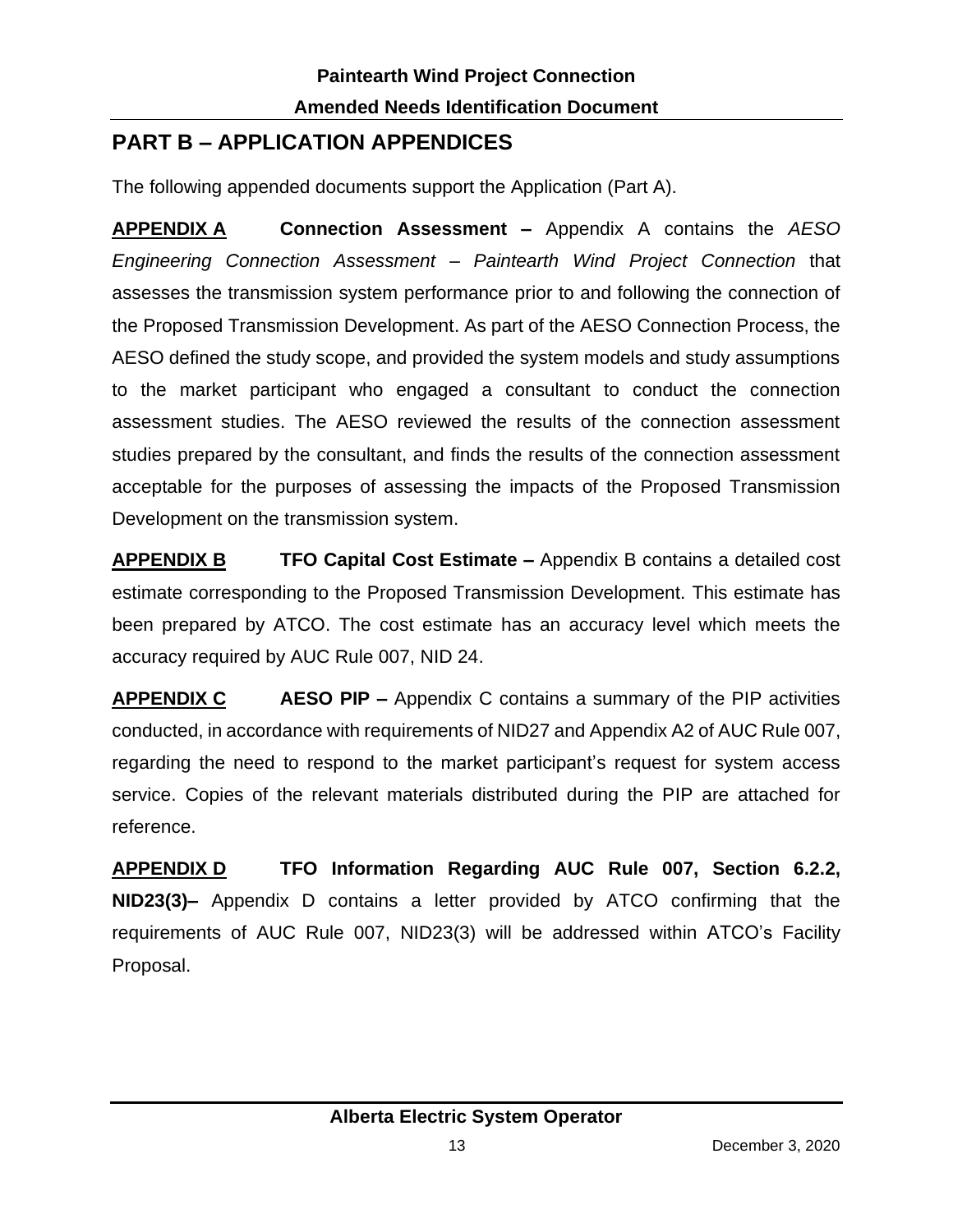### **PART C – REFERENCES**

- i. **AESO Planning Duties and Responsibilities –** Certain aspects of the AESO's duties and responsibilities with respect to planning the transmission system are described in the Act. For example, Section 17, Subsections (g), (h), (i), and (j), describe the general planning duties of the AESO.<sup>25</sup> Section 33 of the Act states that the AESO "must forecast the needs of Alberta and develop plans for the transmission system to provide efficient, reliable, and non-discriminatory system access service and the timely implementation of required transmission system expansions and enhancements." Where, as in this case, the market participant (refer to note ii below) is requesting system access service, and the AESO has determined that the request requires or may require the expansion or enhancement of the capability of the transmission system, the AESO must prepare and submit for Commission approval, as per Section 34(1)(c), a needs identification document that describes the need to respond to requests for system access service, including the assessments undertaken by the AESO regarding the manner proposed to address that need. Other aspects of the AESO's transmission planning duties and responsibilities are set out in Sections 8, 10, 11, and 15 of the *Transmission Regulation*.
- ii. **Duty to Provide Transmission System Access –** Section 29 of the Act states that the AESO "must provide system access service on the transmission system in a manner that gives all market participants [Paintearth Wind Project LP in this case] wishing to exchange electric energy and ancillary services a reasonable opportunity to do so."
- iii. **AESO Planning Criteria –** In accordance with the Act, the AESO is required to plan a transmission system that satisfies applicable reliability standards. Transmission Planning (TPL) standards are included in the Alberta Reliability Standards, and are generally described on the AESO website.

In addition, the AESO's *Transmission Planning Criteria – Basis and Assumptions* is included in Appendix A.

- iv. **AESO Connection Process** For information purposes, the AESO Connection Process, which changes from time to time, is generally described on the AESO website.
- v. **Application for Approval of the Need to Respond to a Request for System Access Service –** This Application is directed solely to the question of the need to respond to a request for system access service, as more fully described in the Act and the *Transmission Regulation*

<sup>&</sup>lt;sup>25</sup> The legislation and regulations refer to the Independent System Operator or ISO. "AESO" and "Alberta Electric System Operator" are the registered trade names of the Independent System Operator.